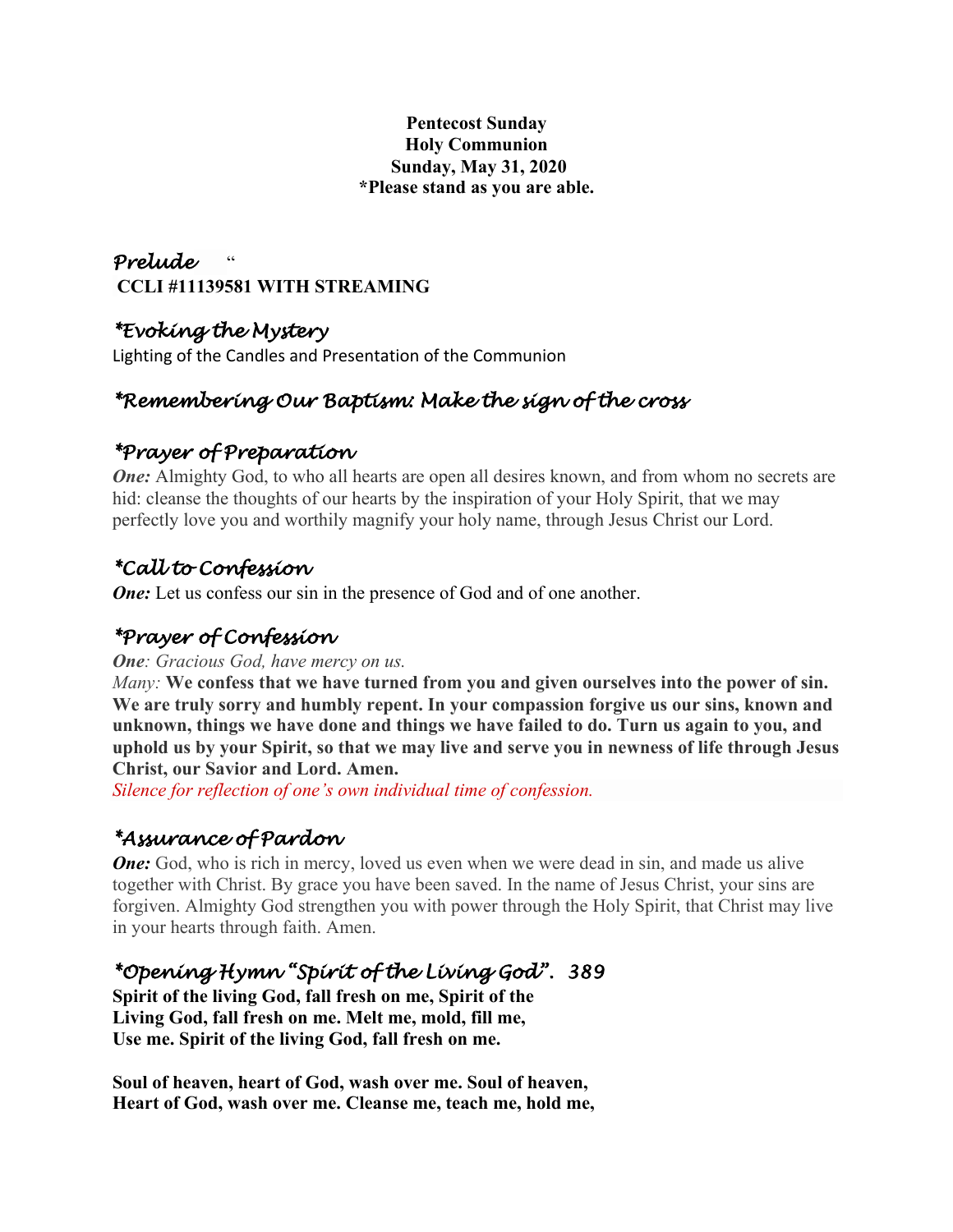**Reach me. Soul of heaven, heart of God, wash over me.**

**Holy presence, love divine, cast out my fear. Holy presence, Love divine, cast out my fear. Shield me, free me, call me, Lead me. Holy presence, love divine, cast out my fear.**

**TEXT: Daniel Iverson, Stanza 1; Lowell Alexander, Stanza 2,3 MJUSIC: Daniel Iverson IVERSON Irregular meter CCLI #11139581 WITH STREAMING**

### *\*The Apostolic Greeting*

*One:* The grace of our Lord Jesus Christ, the love of God, and the communion of the Holy Spirit be with you all.

### *\*Prayer of the Day*

*The Many:* **O God, on this day you open the hearts of your faithful people by sending into us your Holy Spirit. Direct us by the light of that Spirit, that we may have a right judgment in all things and rejoice at all times in your peace, through Jesus Christ, your Son and our Lord, who lives and reigns with you and the Holy Spirit, one God, now and forever. Amen.**

### *THE WORD*

#### **See the 'Celebrate' Insert for all the readings.**

### *First Reading* Acts 2:1-21

*Pentecost was a Jewish harvest festival that marked the fiftieth day after Passover. Luke portrays the Holy Spirit being poured out upon the disciples before the gathered and astonished people assembled in Jerusalem for the festival. Filled with the Spirit, the disciples were able to witness to the power of Christ's resurrection.*

### **Acts 2:1-21**

<sup>1</sup>When the day of Pentecost had come, [the apostles] were all together in one place. <sup>2</sup>And suddenly from heaven there came a sound like the rush of a violent wind, and it filled the entire house where they were sitting. <sup>3</sup>Divided tongues, as of fire, appeared among them, and a tongue rested on each of them. <sup>4</sup>All of them were filled with the Holy Spirit and began to speak in other languages, as the Spirit gave them ability.

<sup>5</sup>Now there were devout Jews from every nation under heaven living in Jerusalem. <sup>6</sup>And at this sound the crowd gathered and was bewildered, because each one heard them speaking in the native language of each. <sup>7</sup>Amazed and astonished, they asked, "Are not all these who are speaking Galileans? <sup>8</sup> And how is it that we hear, each of us, in our own native language? <sup>9</sup>Parthians, Medes, Elamites, and residents of Mesopotamia, Judea and Cappadocia, Pontus and Asia, 10Phrygia and Pamphylia, Egypt and the parts of Libya belonging to Cyrene, and visitors from Rome, both Jews and proselytes, 11Cretans and Arabs—in our own languages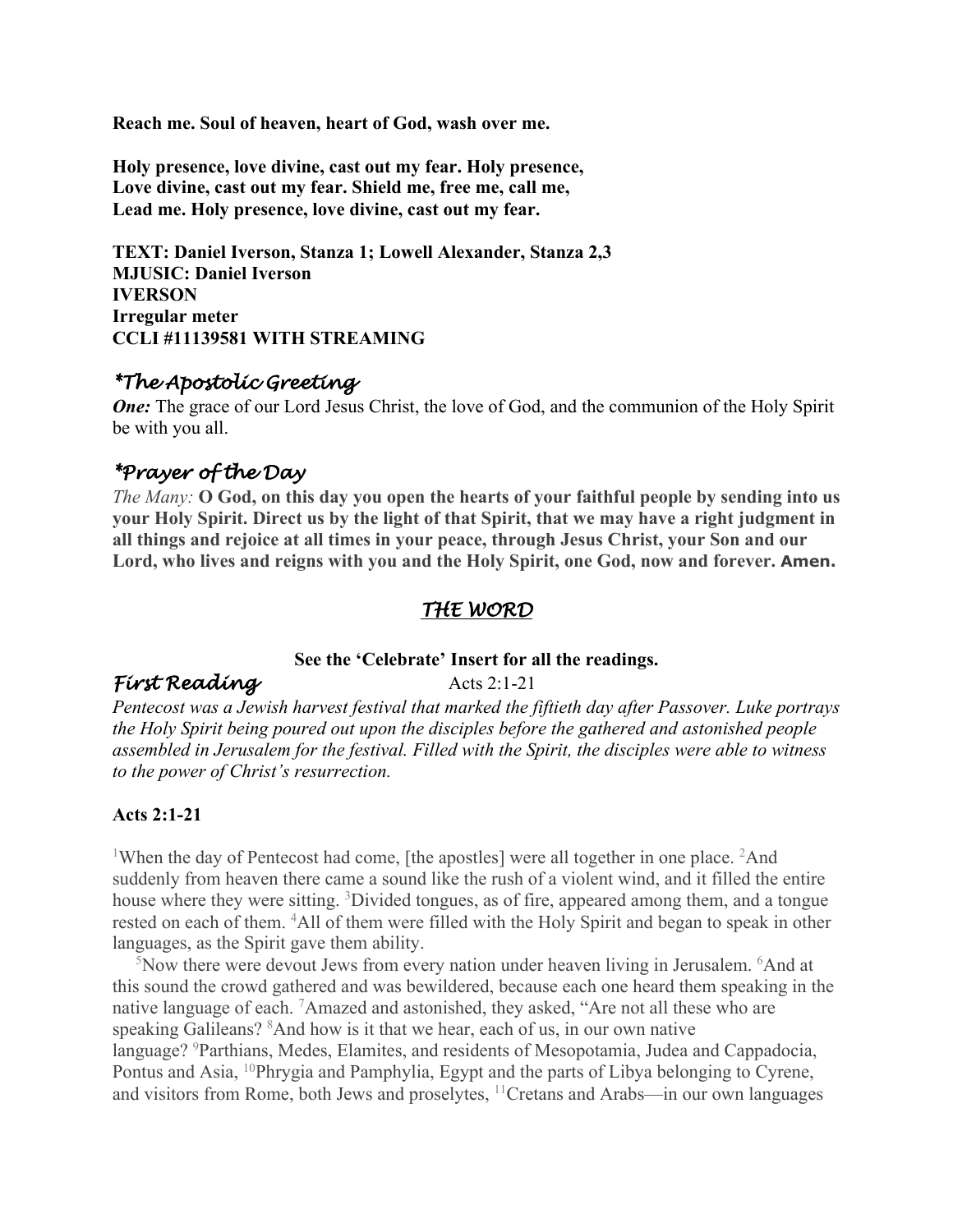we hear them speaking about God's deeds of power." 12All were amazed and perplexed, saying to one another, "What does this mean?" <sup>13</sup>But others sneered and said, "They are filled with new wine."

<sup>14</sup>But Peter, standing with the eleven, raised his voice and addressed them, "Men of Judea and all who live in Jerusalem, let this be known to you, and listen to what I say. 15Indeed, these are not drunk, as you suppose, for it is only nine o'clock in the morning. 16No, this is what was spoken through the prophet Joel:

 $17$ <sup>c</sup>In the last days it will be, God declares, that I will pour out my Spirit upon all flesh, and your sons and your daughters shall prophesy, and your young men shall see visions, and your old men shall dream dreams. 18Even upon my slaves, both men and women, in those days I will pour out my Spirit; and they shall prophesy. <sup>19</sup>And I will show portents in the heaven above and signs on the earth below, blood, and fire, and smoky mist. <sup>20</sup>The sun shall be turned to darkness

and the moon to blood,

before the coming of the Lord's great and glorious day.

<sup>21</sup>Then everyone who calls on the name of the Lord shall be saved.'"

### The Word of the Lord: **Thanks be to God.**

**Psalm** Psalm 104:24-34, 35b

*Spoken Refrain Send forth your Spirit and renew the face of the earth. (Ps. 104:30)*

<sup>24</sup>How manifold are your | works, O Lord!

In wisdom you have made them all; the earth is full | of your creatures.

<sup>25</sup>**Yonder is the sea, great and wide, with its swarms too man- | y to number,**

### **living things both | small and great.**

<sup>26</sup>There go the ships  $\vert$  to and fro,

and Leviathan, which you made for the | sport of it.

<sup>27</sup>**All of them | look to you**

**to give them their food | in due season. R**

*Send forth your Spirit and renew the face of the earth.*

<sup>28</sup>You give it to them; they | gather it;

you open your hand, and they are filled | with good things.

<sup>29</sup>**When you hide your face, | they are terrified;**

**when you take away their breath, they die and return | to their dust.**

 $30$ You send forth your Spirit, and they | are created;

and so you renew the face | of the earth.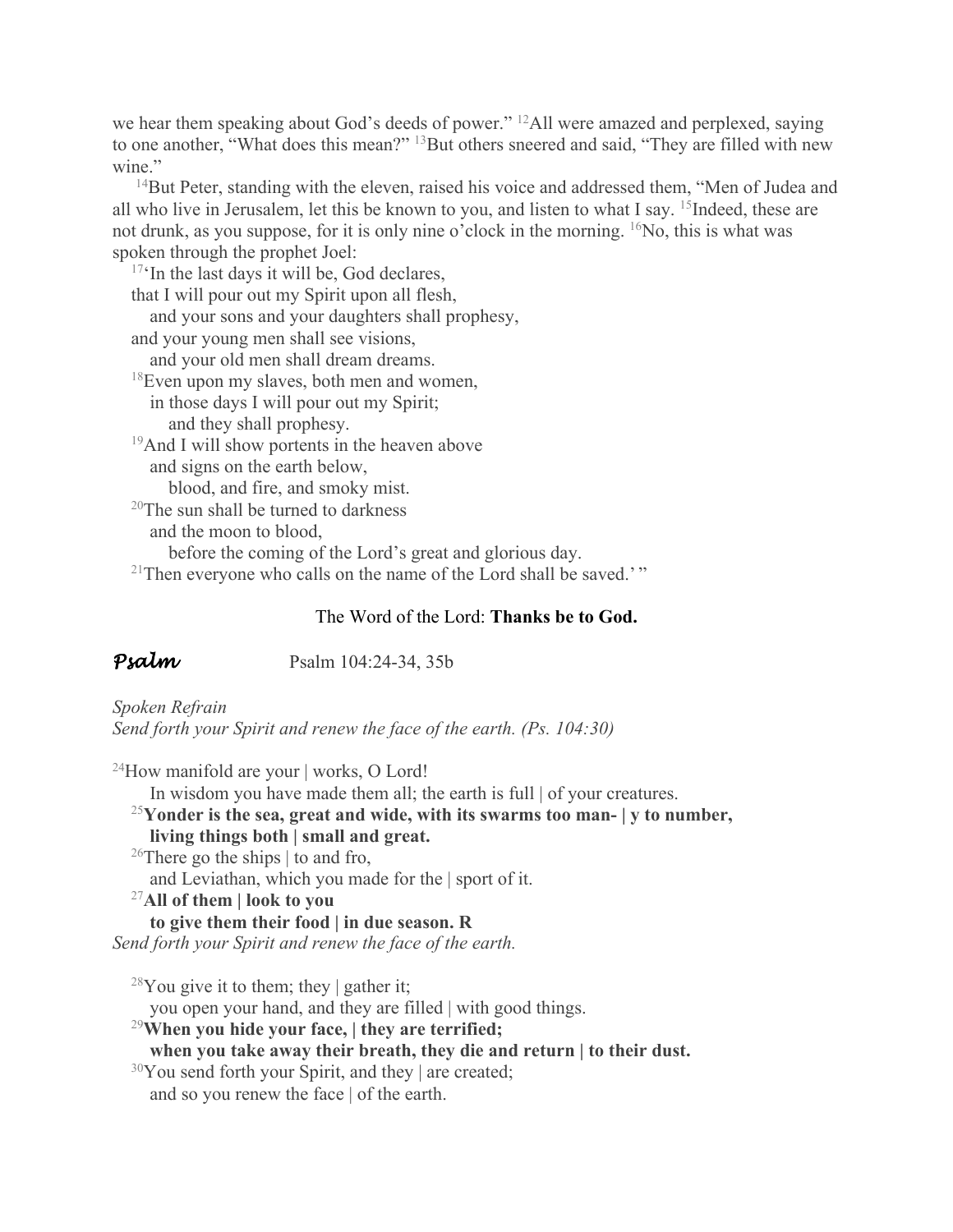<sup>31</sup>**May the glory of the Lord en- | dure forever; O Lord, rejoice in | all your works. R** *Send forth your Spirit and renew the face of the earth.*

 $32$ You look at the earth | and it trembles; you touch the mountains | and they smoke. <sup>33</sup>**I will sing to the Lord as long | as I live; I will praise my God while I | have my being.**  $34$ May these words of | mine please God. I will rejoice | in the Lord. 35b**Bless the Lord, | O my soul. Hal- | lelujah! R**

*Send forth your Spirit and renew the face of the earth.*

*Second Reading* 1 Corinthians 12:3b-13

*Paul is helping the Corinthians understand the relationship between our God-given unity and Spirit-created diversity. The Spirit creates the unity of faith and gives all Christians diverse gifts for the common benefit of all. We need one another's diverse spiritual gifts because the same Spirit has given them to each person for the common good.*

#### **1 Corinthians 12:3b-13**

<sup>3b</sup>No one can say "Jesus is Lord" except by the Holy Spirit.

<sup>4</sup>Now there are varieties of gifts, but the same Spirit; <sup>5</sup> and there are varieties of services, but the same Lord; <sup>6</sup> and there are varieties of activities, but it is the same God who activates all of them in everyone. <sup>7</sup>To each is given the manifestation of the Spirit for the common good.  $8T_0$ one is given through the Spirit the utterance of wisdom, and to another the utterance of knowledge according to the same Spirit, <sup>9</sup>to another faith by the same Spirit, to another gifts of healing by the one Spirit, <sup>10</sup>to another the working of miracles, to another prophecy, to another the discernment of spirits, to another various kinds of tongues, to another the interpretation of tongues. 11All these are activated by one and the same Spirit, who allots to each one individually just as the Spirit chooses.

 $12$ For just as the body is one and has many members, and all the members of the body, though many, are one body, so it is with Christ. <sup>13</sup>For in the one Spirit we were all baptized into one body—Jews or Greeks, slaves or free—and we were all made to drink of one Spirit.

#### The Word of the Lord: **Thanks be to God.**

The Holy Gospel according to St. John the 17th chapter. **Glory to you, O Lord.**

*\*Gospel Reading* **John 20:19-23**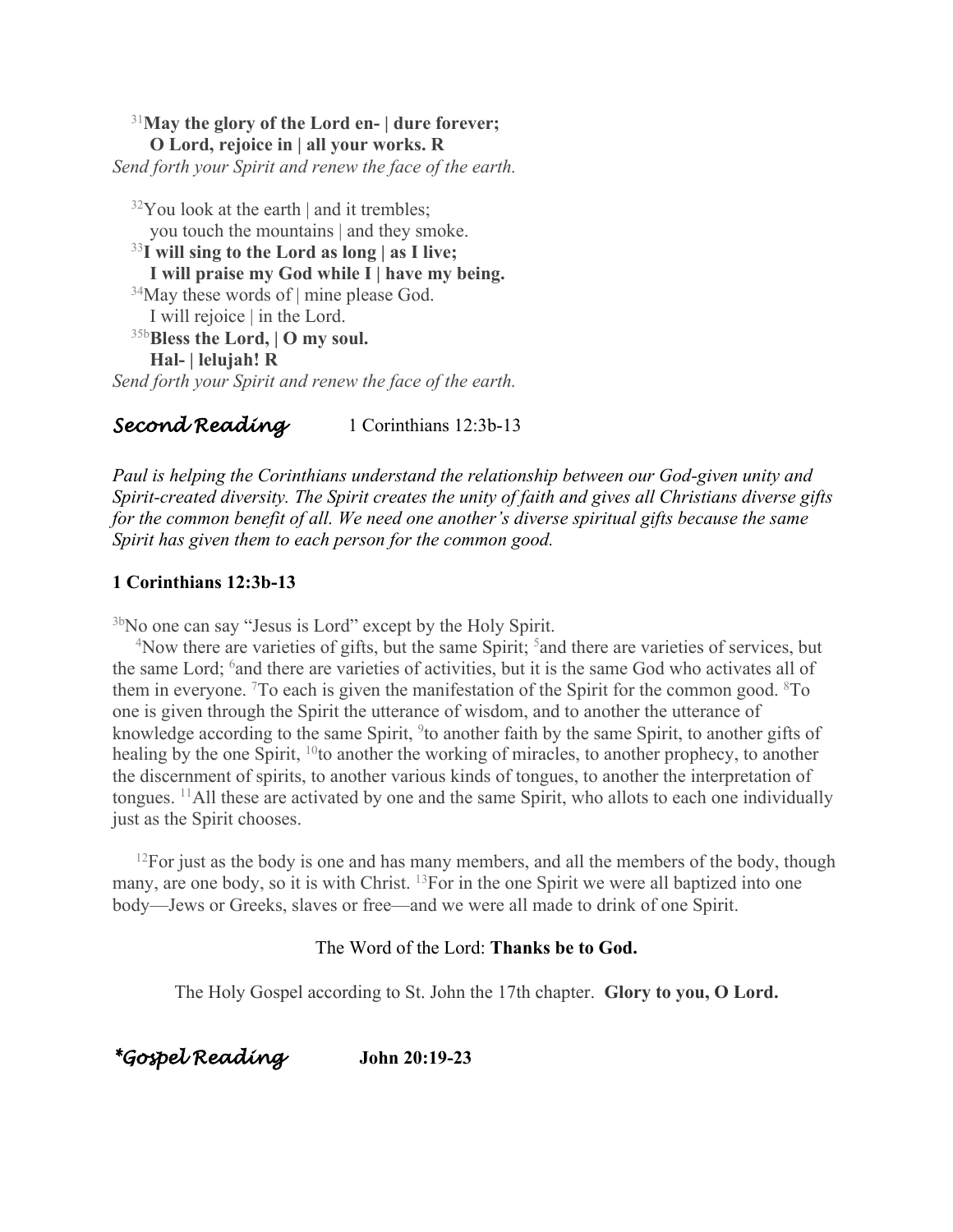*The risen Jesus appears to his disciples, offering them a benediction, a commission, and the gift of the Holy Spirit.*

#### **John 20:19-23**

<sup>19</sup>When it was evening on that day, the first day of the week, and the doors of the house where the disciples had met were locked for fear of the Jews, Jesus came and stood among them and said, "Peace be with you." <sup>20</sup>After he said this, he showed them his hands and his side. Then the disciples rejoiced when they saw the Lord. <sup>21</sup> Jesus said to them again, "Peace be with you. As the Father has sent me, so I send you." <sup>22</sup>When he had said this, he breathed on them and said to them, "Receive the Holy Spirit. 23If you forgive the sins of any, they are forgiven them; if you retain the sins of any, they are retained."

### The Gospel of the Lord. **Praise to you, Lord Christ.**

*\*Gospel Response* 'Halle, Halle, Hallelujah" **Halle halle, hal-le-lu-jah! Halle, halle, hal-le-lu-jah! Halle, halle, hal-le-lu-jah! Hallehuhjah! Hal- le-lu- jah! CCLI #11139581 WITH STREAMING**

**Sermon** Rev. Curtis H. E. Zemencik, Pastor

### *\*Hymn of the Day "Breathe on Me, Breath of God" 393*

**Breathe on me, Breath of God, Fill me with life a new, That I may love what Thou dost love, And do what Thou wouldst do.**

**Breathe on me, Breath of God, Until my heart is pure, Until with Thee I will one will, To do and to endure.**

**Breathe on me, Breath of God, Till I am wholly Thine, Until this earthly part of me Glows with Thy fire divine.**

**Breathe on me, Breath of God, So shall I never die, But live with Thee the perfect life Of Thine eternity.**

**TEXT: Edwin Hatch MUSIC: Robert Jackson TRENTHAN S.M. CCLI #11139581 WITH STREAMING**

### *Our Response*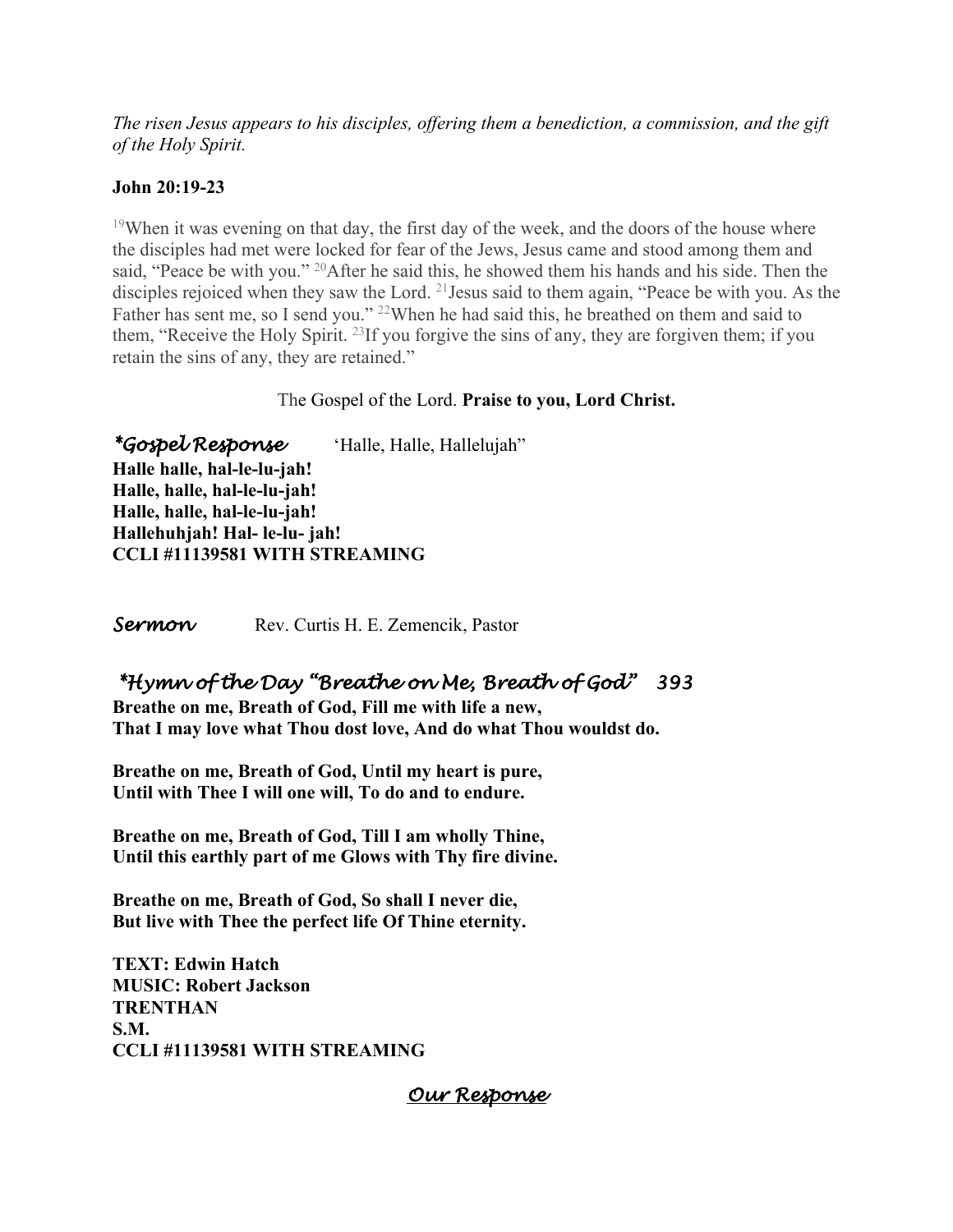## *Affirmation of Faith*

With the whole church, let us confess our faith

**The Nicene Creed**

*The Many:* **We believe in one God, the Father, the Almighty, Maker of heaven and earth, of all that is, seen and unseen.**

**We believe in on Lord, Jesus Christ, the only Son of God, eternally begotten of the Father, Gog from God, Light from Light, true God from true God, begotten, not made, of one Being with the Father; through him all things were made.**

**For us and for our salvation he came down from heaven, was incarnate of the Holy Spirit and the virgin Mary and became truly human. For our sake he was crucified under Pontius** 

**Pilate; he suffered death and was buried. On the third day he rose again in accordance with the scriptures; he ascended into heaven and is seated at the right hand of the Father. He will come again in glory to judge the living and the dead, and his kingdom will have no** 

**end.**

**We believe in the Holy Spirit, the Lord, the giver of life, who proceeds from the Father and the Son, who with the Father and the Son is worshiped and glorified, who has spoken through the prophets. We believe in one holy catholic and apostolic church. We acknowledge one baptism for the forgiveness of sins. We look for the resurrection of the dead, and the life of the world to come. Amen.**

### *Prayer Concern*

*BOB STRAUB, ROBERT RONNGREN, CAROL RONNGREN, ERIN ROTHERMEL, JUDY KESSLER SMITH, TOM SMITH, BENNETT BINGAMAN, TONY GILLIGAN, CINDY PAUL, SANDY PAUL, JOHN SHAFFER, PAUL FEGER, SHARON COMES, RICH & JOAN BITTING, MADELYN MAURER, DAVE AND DEB CLOUSER, COVID-19 VICTIMS, FRONT-LINE WORKERS IN THIS PANDEMIC,* 

### *Meditative Music Hummed Softly*  **Alleluia**

Alleluia, Alleluia, Alleluia, Alleluia. Alleluia, Alleluia, Alleluia, Alleluia.

He's my Savior, He's my Savior, He's my Savior, He's my Savior, He's my Savior, He's my Savior, He's my Savior, He's my Savior.

He is worthy, He is worthy, He is worthy, He is worthy, He is worthy, He is worthy, He is worthy, He is worthy.

I will praise Him, I will praise Him, I will praise Him, I will praise Him. I will praise Him, I will praise Him, I will praise Him, I will praise Him.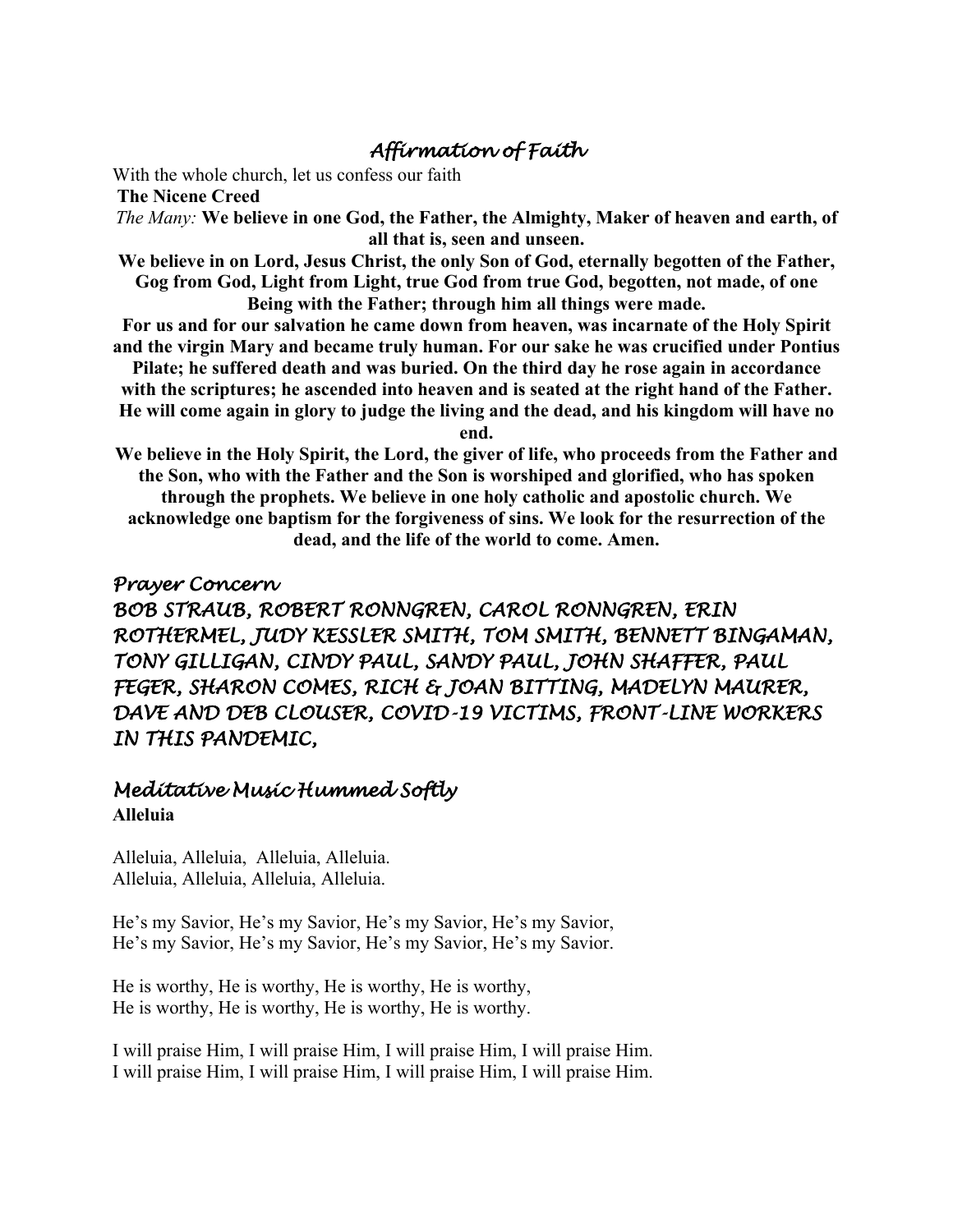TEXT: MUSIC: Copyright 1972, 1978 by Manna Music, Inc. All rights reserved. Used by Permission. ALLELUIA L.M. **CCLI #11139581 WITH STREAMING**

### *Prayers of the People and Prayers of Intercession*

### *The prayers are prepared locally for each occasion. The following examples may be adapted or used as appropriate.*

Uplifted by the promised hope of healing and resurrection, we join the people of God in all times and places in praying for the church, the world, and all who are in need.

### *A brief silence.*

We call on your spirit of unity, giving thanks for our different vocations. Activate and utilize the diverse gifts present in your church, that they reveal your love for all. Lord, in your mercy, **hear our prayer.**

We call on your spirit of life, present in air, wind, humidity, storms, and oxygen in our atmosphere, breathing energy into all things. Heal with your breath the whole creation, especially those who struggle to breathe due to air pollution. Lord, in your mercy,

#### **hear our prayer.**

We call on your spirit of righteousness. Wherever we as a people are divided, unite us. Wherever we are prideful, humble us. Give each one of us a heart for justice and empathy. Lord, in your mercy,

### **hear our prayer.**

We call on your spirit of healing. Bless nurses, doctors, midwives, chaplains, counselors, and hospice workers as they care for those in need. We pray for all who long for comfort (*especially*). Lord, in your mercy,

#### **hear our prayer.**

We call on your spirit of friendship. As Elizabeth welcomed Mary to her home, give us a spirit of welcome to those whom we meet in this congregation and outside these doors. Surprise us daily with unexpected grace, that we rejoice in every blessing you send. Lord, in your mercy,

#### **hear our prayer.**

### *Here other intercessions may be offered.*

We call on your spirit of hope. As you have led your saints in all times and places, stir in us the desire to follow their example, leading us from death to new life in you. Lord, in your mercy, **hear our prayer.**

With bold confidence in your love, almighty God, we place all for whom we pray into your eternal care; through Christ our Lord.

### **Amen.**

## *THE MEAL Offertory Service*

*Call to offering*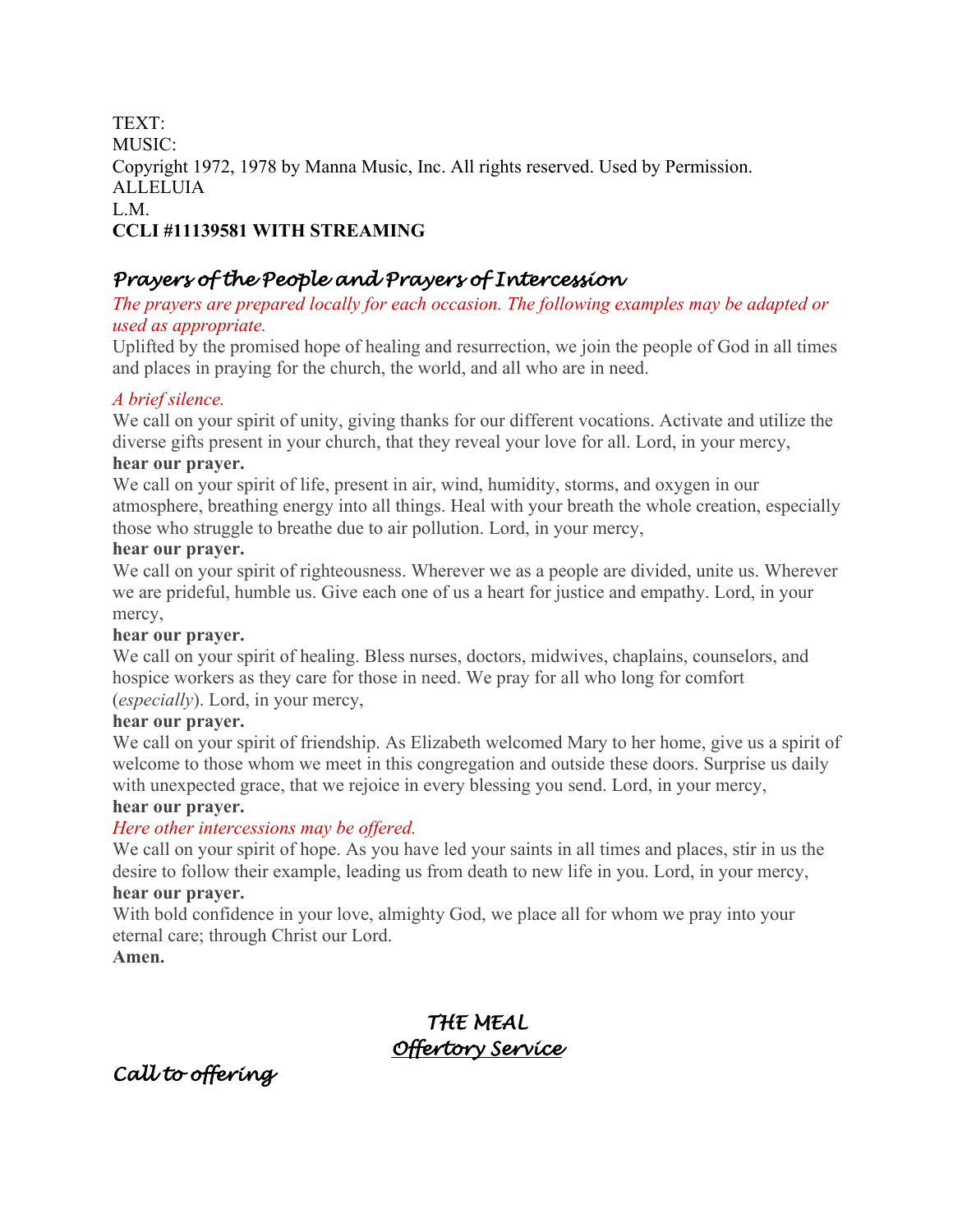*One:* The church is not a private club that we maintain for our own benefit. It is a mission outpost, constantly enlisting us and our resources for the spreading of good news and the increase of God's reign of love. Our offerings are one measure of how seriously we take our call as ambassadors for Christ. Let us reflect the many ways we can offer ourselves to your church community and sisters and brothers throughout the world. Those of us gathered here this morning will have the opportunity to place your monetary offering into the collection containers as you depart our gathering those of us who are worshiping virtually can present your monetary offerings by mailing them to the church addresses as posted with our bulletin this morning.

## *Musical Offertory "*  **CCLI #11139581 WITH STREAMING**

# *\*Prayer of Dedication of Offering*

*Many:* **Generous and loving God, we dedicate to your service the work of our hands, the earnings of our time and efforts, and our vision for the future. May faith sustain us as we offer our best to you in praise and thanksgiving and joyous dedication. We seek to work for the reign of your truth and extension of the friendship granted to us in Jesus Christ. Let our offering bear fruit in the lives of all who are helped by it. Amen.**

# *The Great Thanksgiving*

*One:* The Lord be with you. *Many:* **And also with you.** *One:* Lift up your hearts. *Many:* **We lift them to the Lord.** *One:* Let us give thanks to the Lord our God. *Many:* **It is right to give our thanks and praise.**

*One:* It is indeed right, our duty and our joy, that we should at all times and in all places give thanks and praise to you, almighty and merciful God, through our Savior Jesus Christ. Fulfilling the promise of the resurrection, you pour out the fire of your Spirit, uniting in one body people of every nation and tongue. And so, with Mary Magdalene and Peter and all the witnesses of the resurrection, with earth and sea and all their creatures, and with angels and archangels, cherubim and seraphim, we praise your name and join their unending hymn:

## "*Seraphic Hymn*"

**Holy, Holy, Holy, Lord God of Sabaoth; Heaven and earth are Full, are full of the majesty of Thy Glory, Hosanna, Hosanna, Hosanna in the highest! Blessed is He that cometh in the Name of the Lord, Hosanna, hosanna, hosanna in the highest!**

One: God our weary years. God of our silent tears, you have brought us this far along the way. In times of bitterness you did not abandon us, by guided us into the path of love and light. In every age you sent prophets to make known your loving will for all humanity. The cry of the poor has become your own cry; our hunger and thirst for justice is your won desire. In the fullness of time,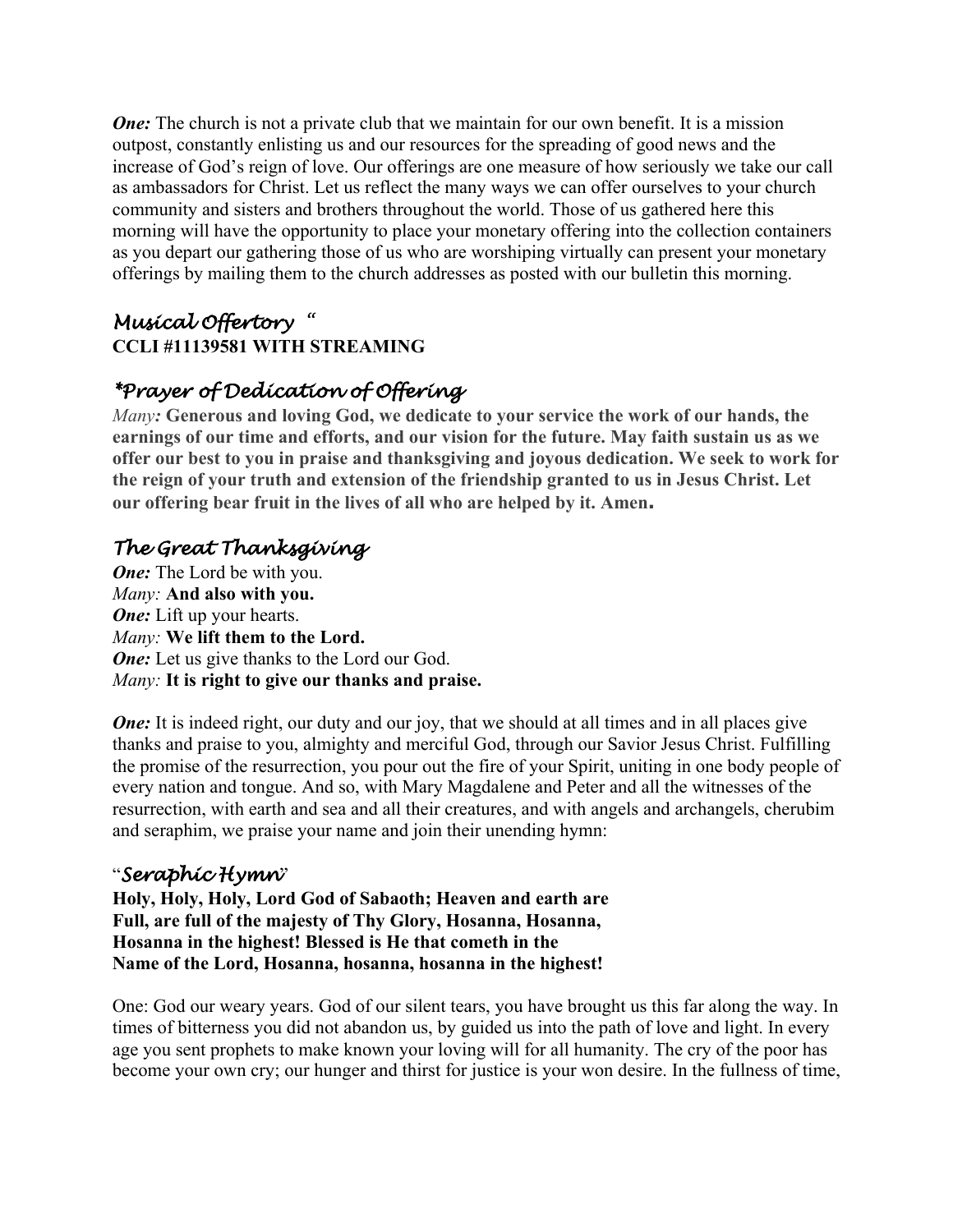you sent your chosen servant to preach good news to the afflicted, to break bread with the outcast and despised, and to ransom those in bondage to prejudice and sin.

In the night in which he was betrayed, our Lord Jesus took bread, and gave thanks; broke it, and gave it to his disciples, saying: Take and eat; this is my body, given for you. Do this for the remembrance of me.

Again, after supper, he took the cup, gave thanks, and gave it for all to drink, saying: This cup is the new covenant in my blood, shed for you and all people for the forgiveness of sin. Do this for the remembrance of me.

For as often as we eat of this bread and drink from this cup we proclaim the Lord's death until he comes.

### *The Mystery of Faith*

*Many:* **Christ has died. Christ is risen. Christ will come again.**

Remembering, therefore, his death and resurrection, we await the day when Jesus shall return to free all the earth from the bonds of slavery and death. Come, Lord Jesus! And let the church say. Amen. **Amen.**

Join our prayers and praise with your prophets and martyrs of every age, that , rejoicing in the hope of the resurrection, we might live in the freedom and hope of your Son. Through Him, with Him, in Him, in the unity of the Holy Spirit, all glory and honor is yours, almighty Father, now and forever Amen

## *The Lord's Prayer*

*One: Gathered into one by the Holy Spirit, Let us pray as Jesus taught us.*

*Many:* **Our Father, who art in heaven, hallowed be thy name, thy kingdom come, thy will be done, on earth as it is in heaven. Give us this day our daily bread; And forgive us our sins, as we forgive those who sin against us; And lead us not into temptation, but deliver us from evil. For thine is the kingdom, and the power, and the glory, forever and ever. Amen.**

### *The Communion*

*One:* Taste and see that the Lord is good.

The body of Christ, given for you. The blood of Christ, shed for you.

### *The Post Communion Prayer*

*Many:* **God of abundance, with this bread of life and cup of salvation you have united us with Christ, making us one with all your people. Now send us forth in the power of your**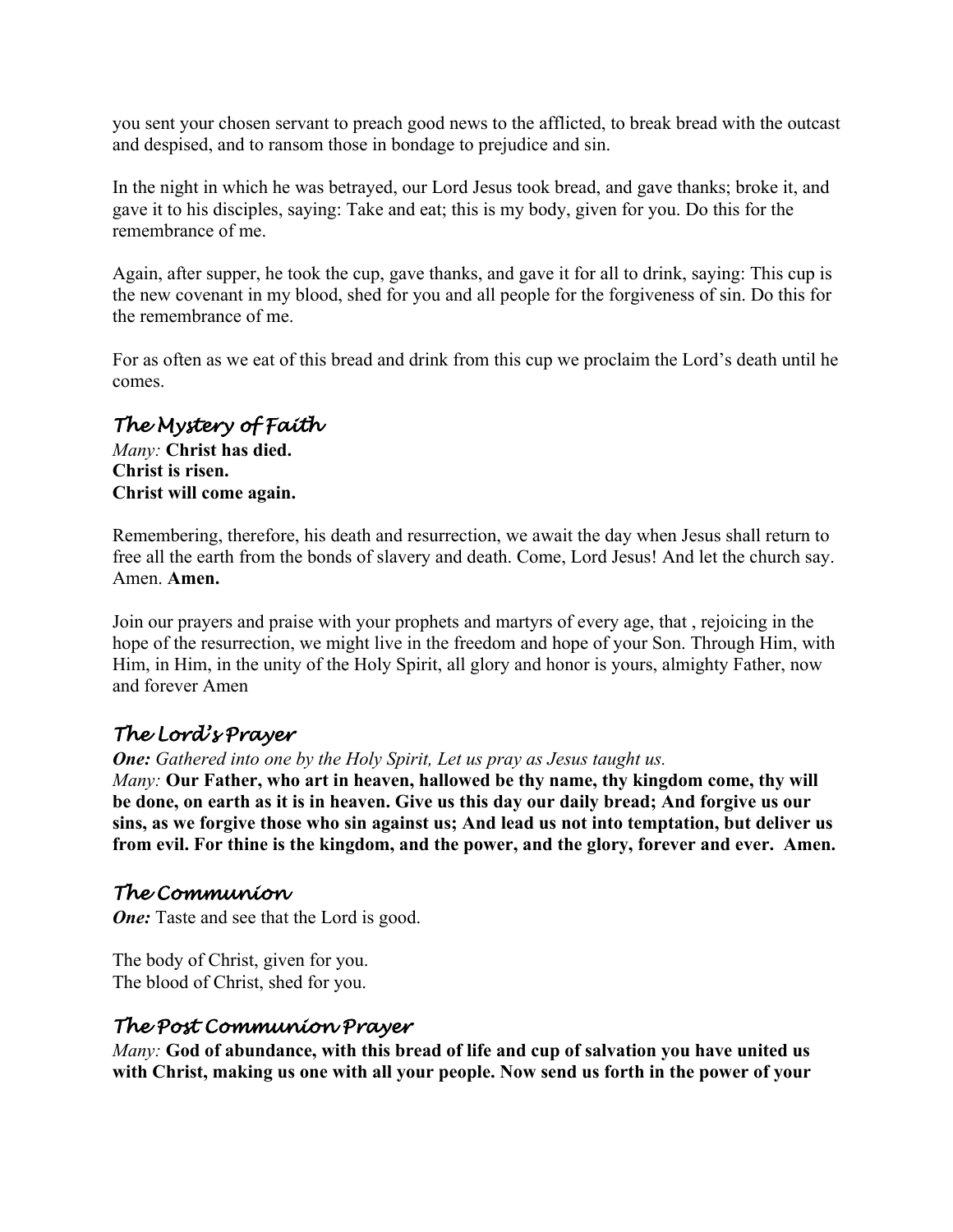**Holy Spirit, that we may proclaim your redeeming love to the world and continue forever in the risen life of Jesus Christ, our Lord. Amen.**

# *The Sending*

### *\*Commission & Benediction*

Our worship is ended, but now our service begins! Go from this place for you are the body of Christ and the whole world awaits you; So, live passionately, love faithfully, and celebrate every moment of your life from now until the finale! Our God of resurrecting grace goes with you. May the One who brought forth Jesus from the dead raise you to new life, fill you with hope, and turn your mourning into dancing. Almighty God, Father,  $\pm$  Son, and Holy Spirit, bless you now and forever. Amen.

# *\*Threefold Amen*

## *\*Parting Hymn "Holy Spirit, Light Divine" 392*

**Holy Spirit, Light divine, Shine upon this heart of mine. Chase the shades of night away; Turn my darkness into day.**

**Holy Spirit, Pow'r divine, Cleanse this guilty heart of mine. Long hath sin without control Held dominion o'er my soul.**

**Holy Spirit, Joy divine, Cheer this saddened heart of mine. Bid my many woes depart; Heal my wounded, bleeding heart.**

**Holy Spirit, all divine, Dwell within this heart of mine. Cast down every idol throne; Reign supreme, and reign alone.**

**TEXT: Andrew Reed MUSIC: Louis M Gottschalk, arranged by Edwin P. Parker MERCY 7.7.7.7. CCLI #11139581 WITH STREAMING**

## *\*Postlude*

## *Keeping You Posted*

**Welcome everyone to our morning worship service here at Drive-In Worship and also the virtual worship on the FaceBook Live Feed. Please type in a comment to let us know you are with us this morning.**

**Today we celebrate Pentecost Sunday Celebration. We will Celebrate Word and Sacrament. For those worshiping at home please have prepared for yourself bread and a juice from the vine. The folks gathering here will receive communion on the go**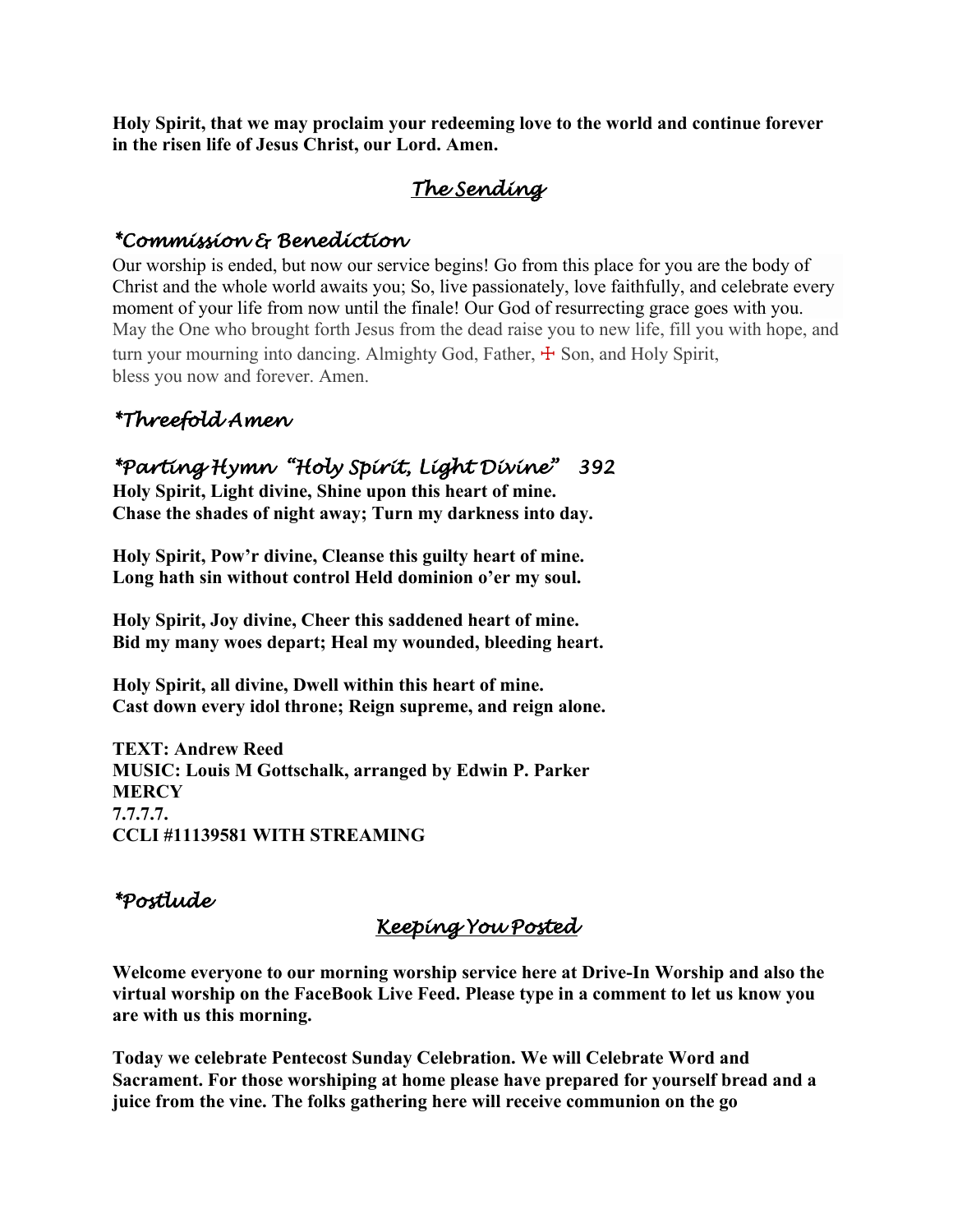#### **prepackaged communion kits. Blessed communion packs will be delivered to homebound folks following worship this morning.**

Everyone should have received communication by email or postal service, concerning the reopening of in-person worship. Please, read and respond, to the questions that are needed to be answered in order to help in getting back to "as normal" as possible with church worship, projects, events, studies.

Our Parish really wants to and needs to keep in contact with you!!! Sometimes, especially during emergency situations, as we have been experiencing, need to get you information quickly, such as a NEWS UPDATE or worship Cancelation. There are many of us who have cellular phones and EMAIL accounts but have been reluctant to share it with the church secretary for a group email situation. Please, we contract with you, not to use your email for other things except for church affairs. We will make sure that your address will be kept hidden and not shared but undisclosed. Thank you, Pastor Curtis.

#### **Graduation Recognition Sunday**

**If you are a 2020 Graduate we are seeking your place of education and your future plans. Family members, names. We will recognize your accomplishments on Sunday, June 14. Please give your bio information to Pastor Curtis by email or text or messenger by Thursday June 11.**

Our individual churches and also the parish continue to have financial obligations to fulfill, so even though you may not be gathering at person to person worship, we still need to continue to give our tithes and offerings for the financial needs of our local congregation and the many ministries and outreaches we participate. Please mail your church donations to:

SALEM-ZION CHURCH OF PILLOW, INC. POST OFFICE BOX 116 PILLOW, PA 17080

#### OR

ZION STONE VALLEY CHURCH 1899 MOUNTAIN ROAD DALMATIA, PA 17017

**Those who are in care facilities and home bound:** Harold Hoffman (416), Premier Care at Susquehanna, 990 Medical Rd, Millersburg, PA 17061, Arlene Deppen, PO Box 166, South Pine Street, Pillow, Pa, 17080, Polly Martz, 706 Game Farm Road, Dalmatia, PA 17017, Anna Marie Ernest, Polk Assisted Living, Room #309, 301 North St, Millersburg, Pa, 17061. Bob & Nancy Straub, 146 Martz Road, Dalmatia, PA 17017, John Shaffer, 2614 Mountain Road, Dalmatia, PA 17017

#### **Please join us in common mission, vision, and purpose by taking up the Strengthen the Church offering on May 31, 2020**